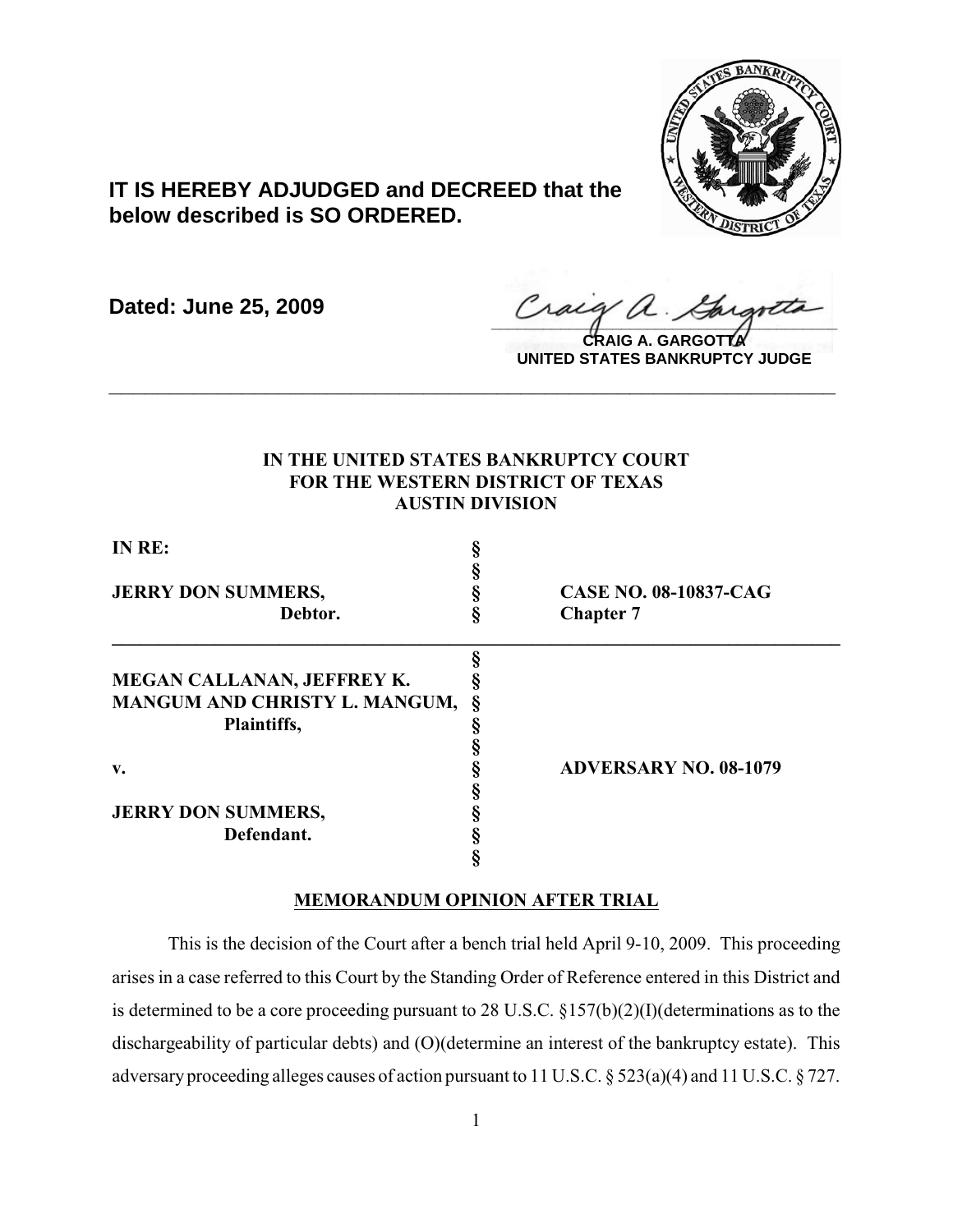The Court is authorized to enter a final judgment in this proceeding under 28 U.S.C. § 1334.

During the course of trial, exhibits were admitted by Plaintiffs Callanan, Jeffrey K. Mangum and Christy Mangum.<sup>1</sup> Defendant did not admit any exhibits.

Plaintiffs Megan Callanan ("Callanan"),<sup>2</sup> Jeffrey K. Mangum, Christy Mangum (collectively the "Mangums"), and Debtor/Defendant Jerry Don Summers (hereinafter Summers) testified. In addition, other testifying witnesses were: Lu Ann Reyes, the sales agent for the Plaintiffs; Ava Zhang, the other buyer for the Mangums' house; and Joe Longton, a real estate broker presenting testimony for Summers. In reaching its determinations, the Court considered the demeanor and credibility of all witnesses and all exhibits admitted. The Court also considered the oral arguments of counsel and trial briefs.

Acting as a seller's agent, Summers represented a married couple, Jeffrey and Christy Mangum, who were seeking to sell their house at 3832 Noe Lane, Round Rock, Texas, and Summers acted as a buyer's agent for the Mangums in regards to their purchase of a different home to be built. During the relevant time of the sale of the Noe Lane house, Summers also acted as buyer's agent for another married couple, Chunho Chen and Zuohui Zhang. The Callanan sisters were represented by a buyer's agent, LuAnn Reyes. The dispute arises from the fact two buyers, the Callanans and Mr. Chen and Ms. Zhang, submitted purchase offers on the Noe Lane property during the same general time frame, and whether the Callanans' offer was accepted and became a binding contract or whether it was rejected such that the Mangums could consider theChen/Zhang offer (and they did consider the Cheng/Zhang offer and accepted it). Callanan ultimately purchased the Noe Lane house after the Chen/Zhang contract was withdrawn after Callanan sued to enforce her purchase contract. In this adversary proceeding, Callanan claims she was damaged by the actions of Summers and she should be reimbursed the reasonable and necessary attorney's fees she had to pay to enforce her purchase contract on the home, as well as the additional travel she had to make to Austin from her home in California to enforce her contract. The Mangums seek damages for money lost on the

<sup>&</sup>lt;sup>1</sup> These exhibits are P 1, 2, 3, 4, 5, 7, 10 (limited purpose of notice of intent to sue against Mr. Summers), 11, 12, 13, 15, 19 (limited purpose of showing billing- Mr. Summer's request), 20 (with redactions as stated on the record), 21, 23, 24, 25, 26, 27, 29, 30, 31, 34, 36, 37, 38, 40, 41, and 42 (limited purpose of reasonableness of the fees).

 $^2$  Although Diedre Callanan, the sister of Megan Callanan, was a buyer with Megan Callanan on the purchase contract for the Noe Lane property, Diedre is not a plaintiff to this suit.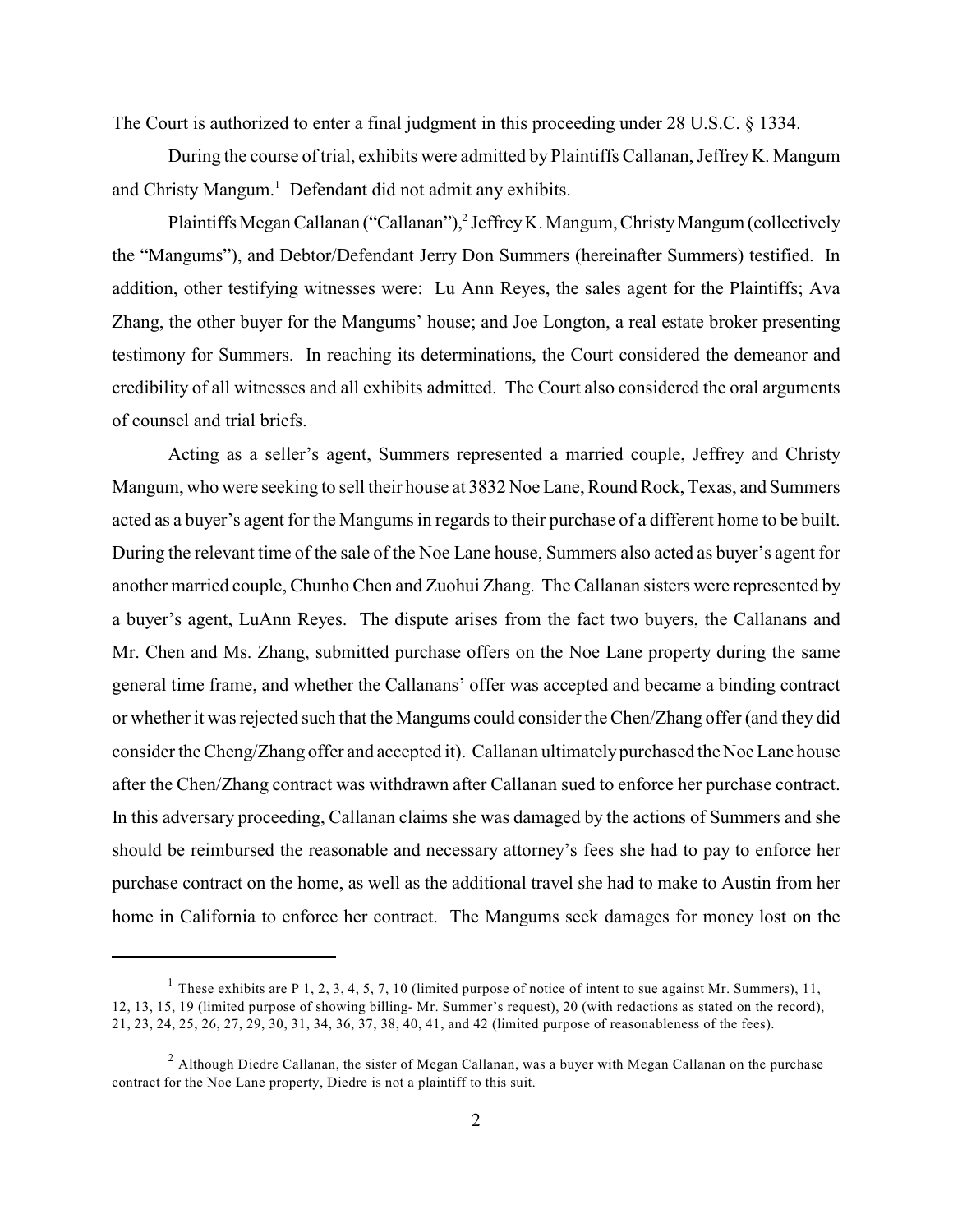purchase of another home they were pursuing, but could not buy because of the delay in selling the Noe Lane home, and for mental anguish and other damages caused by the ordeal.

The Mangums and Callanans contend that Summers' bad acts constitute fraud, breach of fiduciary duty, tortuous interference with contract, breach of contract, and/or deceptive trade practices, and other bad conduct prohibited by the Texas Real Estate License Act, Texas Occupations Code, Chapter 1101, Section 1101.652(a)(3) or (b), or 1101.653(1), (2), (3), and/or (4). They seek to have the amounts owed them held non-dischargeable under  $\S 523(a)(4)$ . Additionally, they have made an objection to Summers's discharge under § 727.

In response, Summers contends there was no enforceable contract between the Callanans and the Mangums, and thus, the Chen/Zhang contract should have been allowed to proceed. Alternatively, he argues he was due his 3% commission for representing the Mangums in the sale of the Noe Lane property. Summers counters that he acted honestly, did none ofthe alleged bad acts, and placed the interests of the Mangums first in his dealings with potential buyers of the Noe Lane house. He argues he had no fiduciary duty to Callanan. In sum, he asserts he caused no damages to Plaintiffs.

As more fully stated below, the Court finds that there was no enforceable contract between the Mangums and the Callanans for the purchase of the Noe Lane, such that the Mangums were free to accept the offer from Mr. Chen and Ms. Zhang. However, after litigation ensued, Mr. Chen and Ms. Zhang withdrew their contract, allowing the Callanans' contract to close. As detailed below, Summers is to be discharged from personal liability for all damages alleged. Additionally, Plaintiffs failed to present any evidence to establish an objection to discharge under § 727 and that claim for relief will be denied. The Court will grant a take nothing judgment against Plaintiffs.

The following constitutes the Court's findings of fact and conclusions of law in accordance with Federal Rule of Bankruptcy Procedure 7052.

### **FINDINGS OF FACT**

1. The parties are properly before the Court.

2. Summers has been a Texas-licensed real estate broker (license number 342145) and a Texas-licensed real estate agent (license number 342145) at all times relevant in this suit.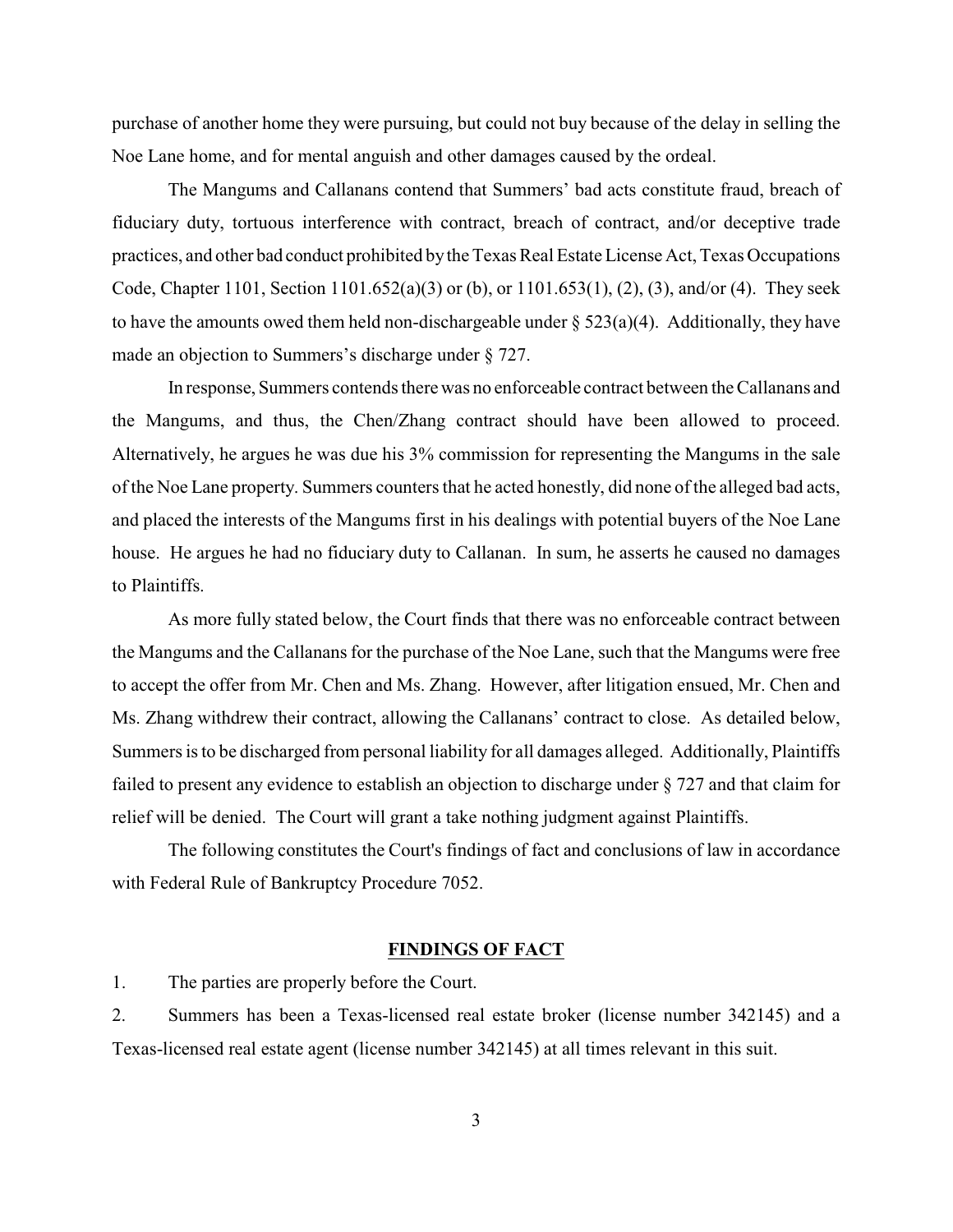3. The Mangums were shopping for a new home in May of 2005. They visited a subdivision where new homes were being built by Kimball-Hill Homes. They spoke with an on-site sales representative and located a lot and selected a floor plan for a home they wanted to have built.

4. The Mangums owned an existing single family home located at 3832 Noe Lane, Mayfield Ranch, Round Rock, Texas, 78681 (the "Property") that they needed to sell in order to qualify for the purchase of the new home.

5. The Mangums owned the Property on September 29, 2005 through its sale to Callanan on November 29, 2005.

6. An on-site sales representative for Kimball-Hill Homes referred the Mangums to Summers as a real estate broker who could help them sell their existing home.

7. The Mangums called Summers to inquire about his services. Summers met with the Mangums in their home, prepared a market analysis, and explained the various services he offered.

8. In May 2005, Summers entered into an agreement with the Mangums to represent them as a real estate broker/agent to assist them in the sale of the Property. That listing agreement was not admitted into evidence.

9. Summers was the listing agent and seller's broker for the Mangums in connection with the sale of the Property at all times relevant in this suit.

10. Summers was the buyer's agent for the Mangums in connection with the purchase of a new Kimball-Hill home at all times relevant in this suit.

11. Prior to signing the listing agreement with Summers, the Mangums had listed the Property for sale with another broker but had not been successful in selling the Property.

12. Summers listed the Property for sale at the Mangum's request through the Austin Board of Realtor's Multiple Listing Service for the price of \$214,950.00.

13. Plaintiff Megan Callanan and her sister Deirdre Callanan were seeking to purchase a single-family dwelling in Austin, Texas.

14. The Callanans were represented by buyer's agent LuAnn Reyes ("Reyes"). Reyes was the agent for Megan Callanan and Deirdre Callanan at all times relevant in this suit

15. On September 29, 2005, the Callanans submitted an offer through Reyes to Summers offering to purchase the property from the Mangums for \$200,000.00.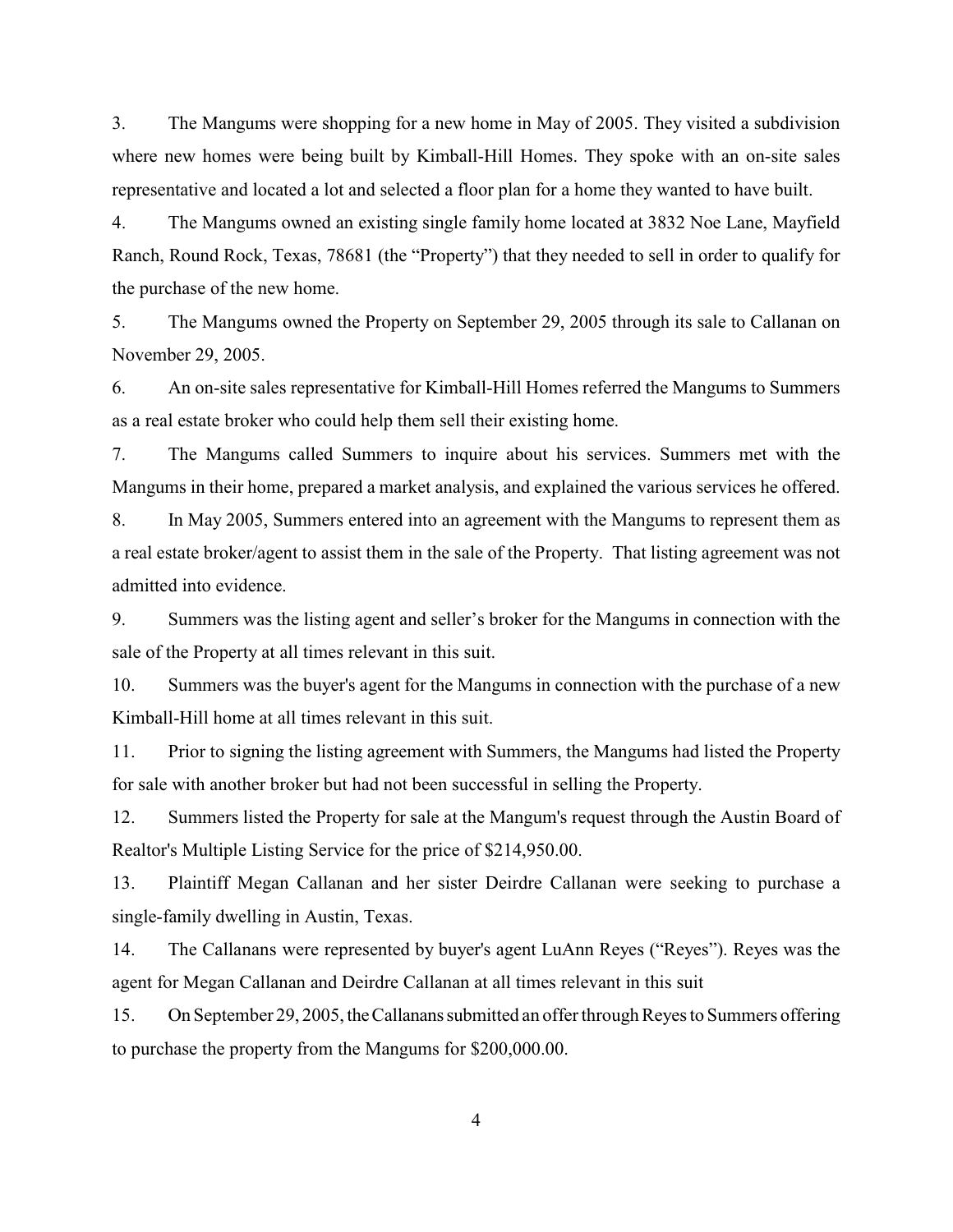16. That same day, Summers called the Mangums to discuss the offer. Mr. Magnum told Summers that the offer was too low and that they would consider an offer of \$211,950.00.

17. Summers then called Reyes and told her that the Callanans' offer was too low but that the Mangums would consider an offer of \$211,950.00. Reyes told Summers that she would relay the message to the Callanans and that she would call Summers back.

18. Later that day, Reyes called Summers and told him that the Callanans would increase their original offer to \$211,950.00.

19. Summers then called Mr. Magnum to inform him that the Callanans had agreed to raise their offer to \$211,950.00 and set up a meeting the next morning, Friday, September 30, 2005, with the Mangums. All communication regarding what price was acceptable to the parties was verbal up to this point.

20. On Friday morning, September 30, 2005 at approximately 9:00 a.m. Summers received a phone call from one of the Mangum's neighbors, Mr. Chunho Chen ("Chen"), requesting to see the Mangum's house. Summers told Chen that the Mangums had an offer on the Property, that he was presenting the offer to the Mangums at 10:00 a.m., and that Mr. Chen could meet Summers to view the Property at that time.

21. On Friday morning, September 30, 2005 at approximately 9:00 a.m., Summers informed Chen and his wife Zuohui Zhang that the Property was still available for sale.

22. Mr. Chen viewed the Property at approximately 10:00 a.m. on September 30, 2005.

23. On Friday morning, September 30, 2005 at approximately at 10:00 a.m., Summers met with the Mangums to present the Callanans' original \$200,000 offer. The Mangums countered the Callanans' offer by striking through the \$200,000 number on the purchase contract and increasing the purchase price to \$211,950.00. Both Mr. and Mrs. Mangum initialed the change on the contract.

24. Chen left the Property without expressing any intention of making an offer at that time.

25. Summers faxed the \$211,950 counter-offer to Reyes on September 30, 2005.

26. Reyes was out of the office until late that afternoon. Once in the office, Reyes forwarded a "pdf" of the Mangums' counter-offer to the Callanans about 6 p.m. on September 30, 2005.

27. At about the same time, Summers spoke with Reyes and asked Reyes to fax him a copy of the contract (the counter-offer) once it had been signed by the Callanans. Reyes told Summers she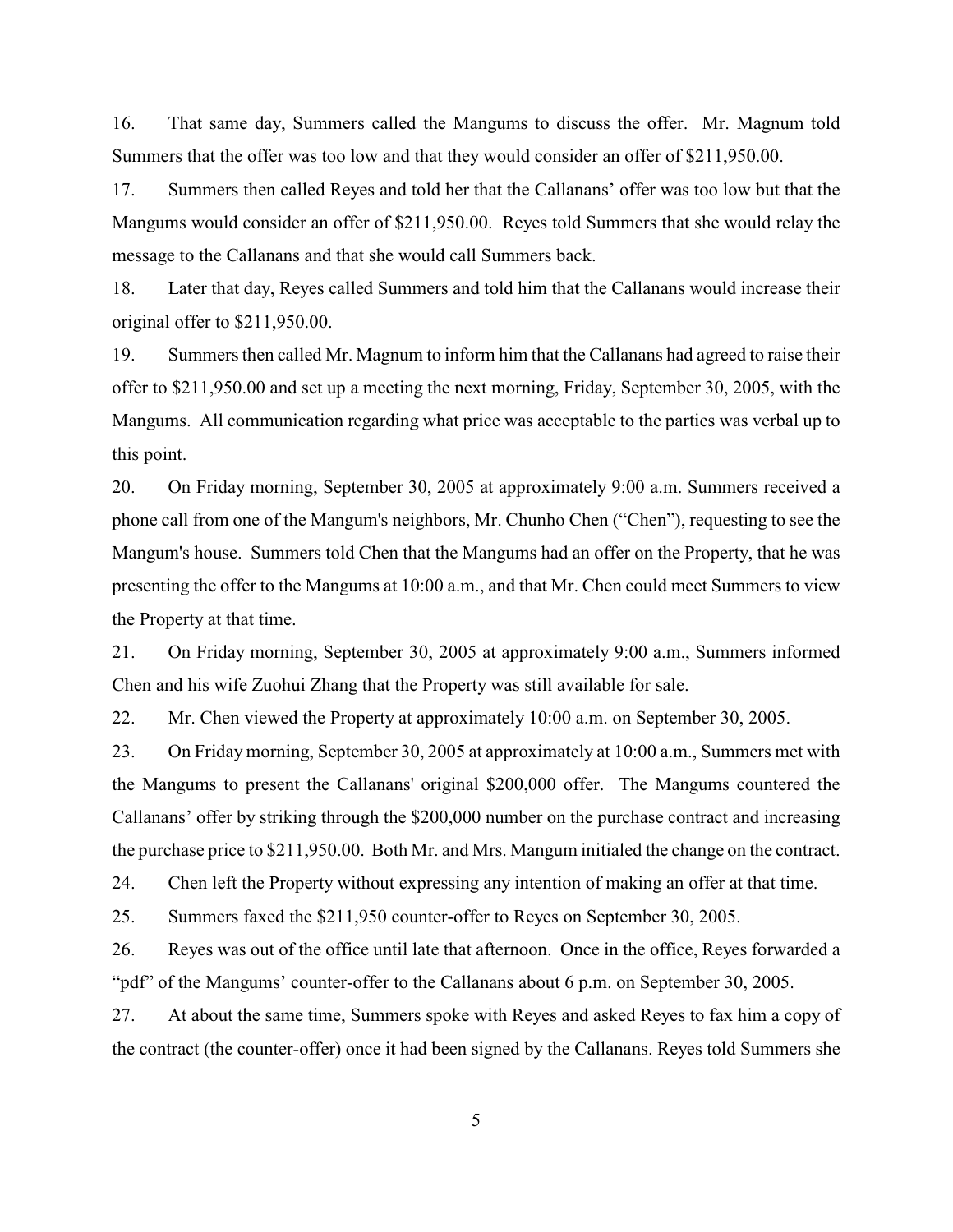was gone from the office for the day but could have her clients fax it directly to him.

28. Sometime prior to or about 10:00 a.m. on Saturday, October 1, 2005, Summers talked by phone to Reyes. Summers asked where the contract was that had been signed by Callanan. Reyes informed Summers that Callanan was faxing it directly to Summers. Reyes testified that, in this conversation, Summers gave her no indication that the Mangums were going to rescind their counteroffer.

29. Mr. Chen called Summers at approximately 10:00 a.m. on Saturday, October 1, 2005 to tell him that he wished to make an offer to purchase the Mangum's home. Later that morning, Summers went to Chen's home for Chen to sign a purchase offer.

30. About 10:00 a.m. on Saturday, October 1, 2005, Reyes called Callanan to check on the status of Callanan's returning the signed contract. Callanan informed Reyes that Summers' fax machine did not work. Reyes gave Summers' cell phone number to Callanan who then called Summers on his cell phone. Callanan called Summers while he was meeting Chen. Summers told Callanan that there was no contract and that she needed to call Reyes. Also, Summers provided Callanan with a fax number that went to Summers' home office. Sometime thereafter, Callanan called Reyes and informed her that Summers had told her there was no contract.

31. Sometime prior to about 11:30 a.m on Saturday, October 1, Summers called the Mangums to inform them that he had not received a signed contract from the Callanans and that Chen wanted to make an offer to purchase her home. Summers explained his feeling that the Callanans might be negotiating to purchase other properties in the area and might not be sincere about purchasing the Property. During this conversation, Summers and Mr. Mangum may have discussed the need for a statement of rescission of the counter-offer to be sent to the Callanans, or at least, because the Mangums believed the Callanans were not pursuing the purchase, they considered that nothing further was needed to be done.

32. Shortly before 11:00 a.m. on Saturday October 1, 2005, Summers sent a facsimile transmission to Reyes which stated that "Sellers have advised me they wish to withdraw their counter at this time. Thanks, JD."

33. While meeting with Mr. Chen and Ms. Zhang, Summers told them that he had not received the contract back from the prospective purchaser, that the listing was still active, and the Mangums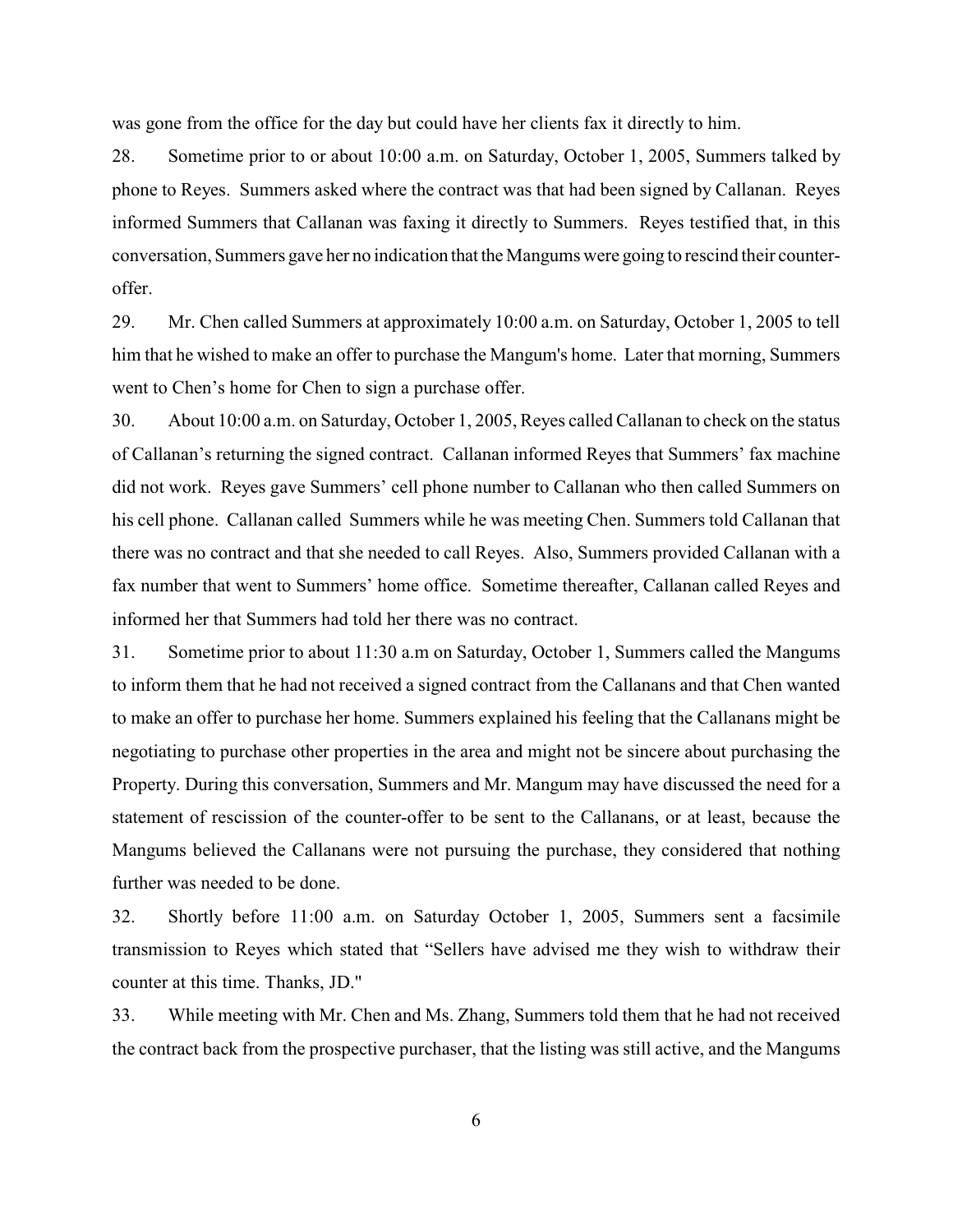could consider an offer.

34. On Saturday, October 1, 2005 about noon, Summers received the Chen/Zhang written offer to purchase the Property for \$212,100.00 with Summers acting as broker/agent for Mr. Chen and Ms. Zhang .

35. About noon or later on Saturday, October 1, 2005, Summers had a telephone conversation with Reyes during which he informed her that he had sent a written retraction of the Mangums' counter-offer via Reyes's facsimile machine.

36. Sometime after 3:30 p.m. on Saturday October 1, 2005, Summers received by fax on his home fax machine a copy of the contract that had the \$211,950 purchase price initialed by both Mangums and now signed by the Callanans.

37. Summers called Reyes around 4:30 p.m. and told her that he had finally received the signed contract from the Callanans. He advised her that because the Mangums had previously rescinded their counter-offer to Callanan, the \$211,950 Callanan contract would be considered an offer. He advised her that another offer had been received; gave her the opportunity to allow her clients to revise their offer; told her that he would be presenting the new offer to the Mangums the next day; and asked whether she wanted him to resubmit the Callanans' offer to the Mangums at that time.

38. Ms. Reyes responded by saying she thought the Callanans had a valid contract with the Mangums and they did not want to revise anything, and told him to resubmit the contract.

39. Summers presented both the Chen/Zhang offer and the Callanan offer the next afternoon on Sunday, October 2, 2005 at approximately 2:00 p.m. The Mangums chose the Chen/Zhang offer of \$212,100 because Mr. Chen and Ms. Zhang were more qualified buyers in that they were putting more money down on the purchase price and were local buyers.

40. Summers would receive more in terms of total commission through the sale of the Property to Mr. Chen and Ms. Zhang because he wasthe only broker involved in that transaction than through the sale to the Callanans. Summers did not tell the Mangums that he was also acting as the broker and/or agent for Mr. Chen and Ms. Zhang.

41. Summers became aware that the attorney for the Callanans had sent the Mangums a demand letter insisting that the sales contract for the Property between the Mangums and the Callanans be enforced on or about October 18, 2005.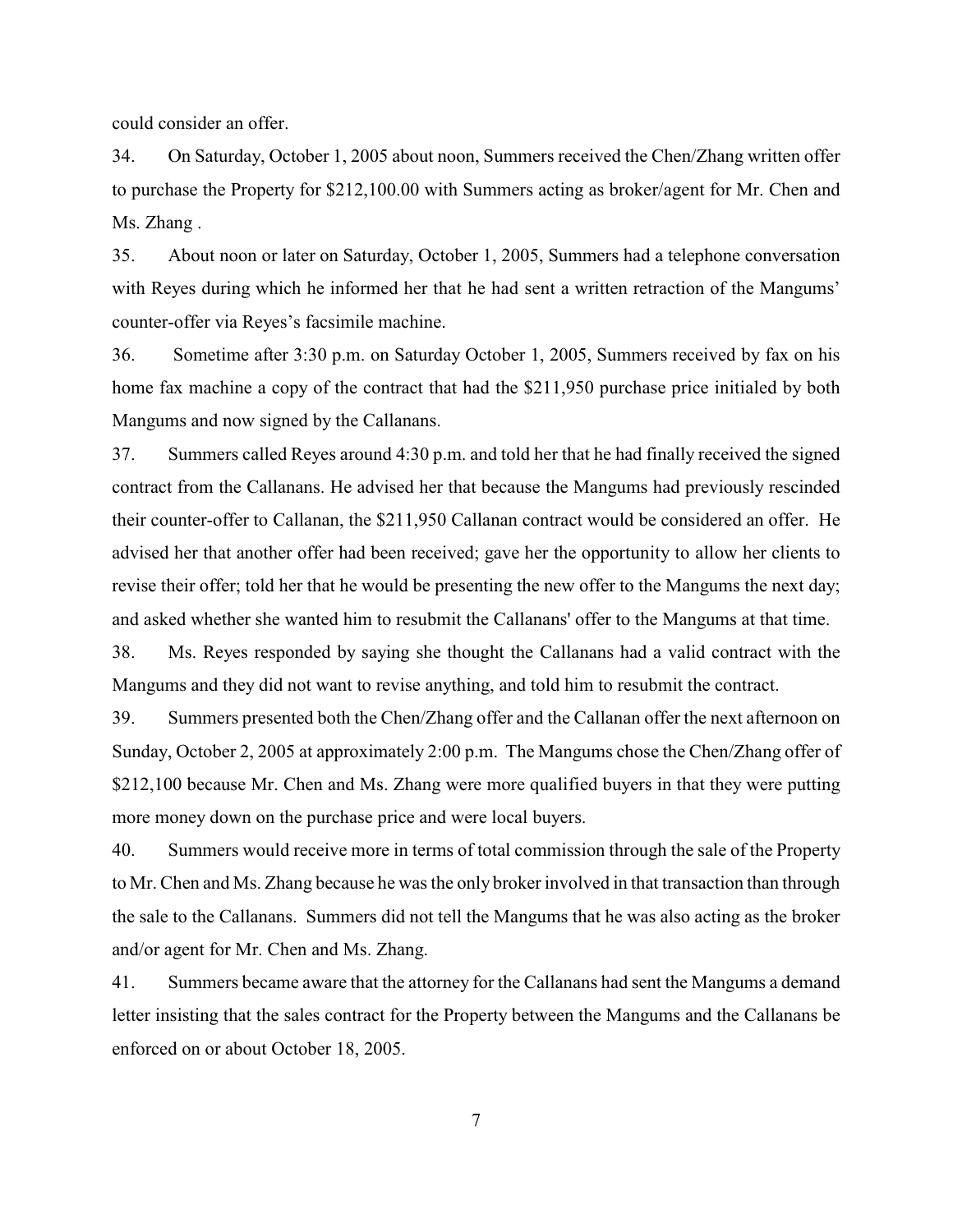42. Callanan filed a lawsuit against the Mangums, Summers, and the then unknown buyers (Mr. Chen and Ms. Zhang) in Williamson County District Court and filed a Lis Pendens in the Williamson County Real Property records on or about October 21, 2005 to stop the sale to Mr. Chen and Ms. Zhang and to obtain specific performance of the contract between the Mangums and Callanan.

43. A real estate sales closing on the Property regarding the contract Summers brokered between the Mangums and Mr. Chen and Ms. Zhang was set to occur on October 28, 2005.

44. The real estate sales closing on the Property regarding the contract Summers brokered between the Mangums and Chen/Zhang did not occur because of the Lis Pendens filed against the property.

45. Chen/Zhang subsequently agreed to terminate their contract with the Mangums.

46. On November 11, 2005, Summers signed a release prepared by the title company related to contract on the Property that he brokered between the Mangums and Mr. Chen and Ms. Zhang.

47. The real estate sales closing on the Property regarding the contract Summers brokered between the Mangums and Callanan took place on November 29, 2005.

48. Callanan purchased the Property from the Mangums for the \$211,950 price.

49. Callanan leased the Property back to the Mangums. At the time of trial, the Mangums were renting the Property from Callanan.

50. In order for the November 29, 2005 closing to occur, Summers required payment to him of a 3% commission, or approximately \$6,358.50, which amount was deducted from the sales proceeds to be paid to the Mangums. The Mangums sent a letter notifying the title company that they would not contest the title company's paying this commission to Summers but that they did not agree he should be paid this money and would pursue reimbursement of the money from Summers through litigation.

51. A 3% commission of \$6,358.50 was paid to Reyes at closing, which amount was deducted from the proceeds to be paid to the Mangums.

52. According to the practice in the business, after a purchase offer contract is fully executed (e.e., any changes have been initialed), the broker or agent representing either the sellers or the buyers can take the contract and the earnest money to a title company, have it received ("receipted"),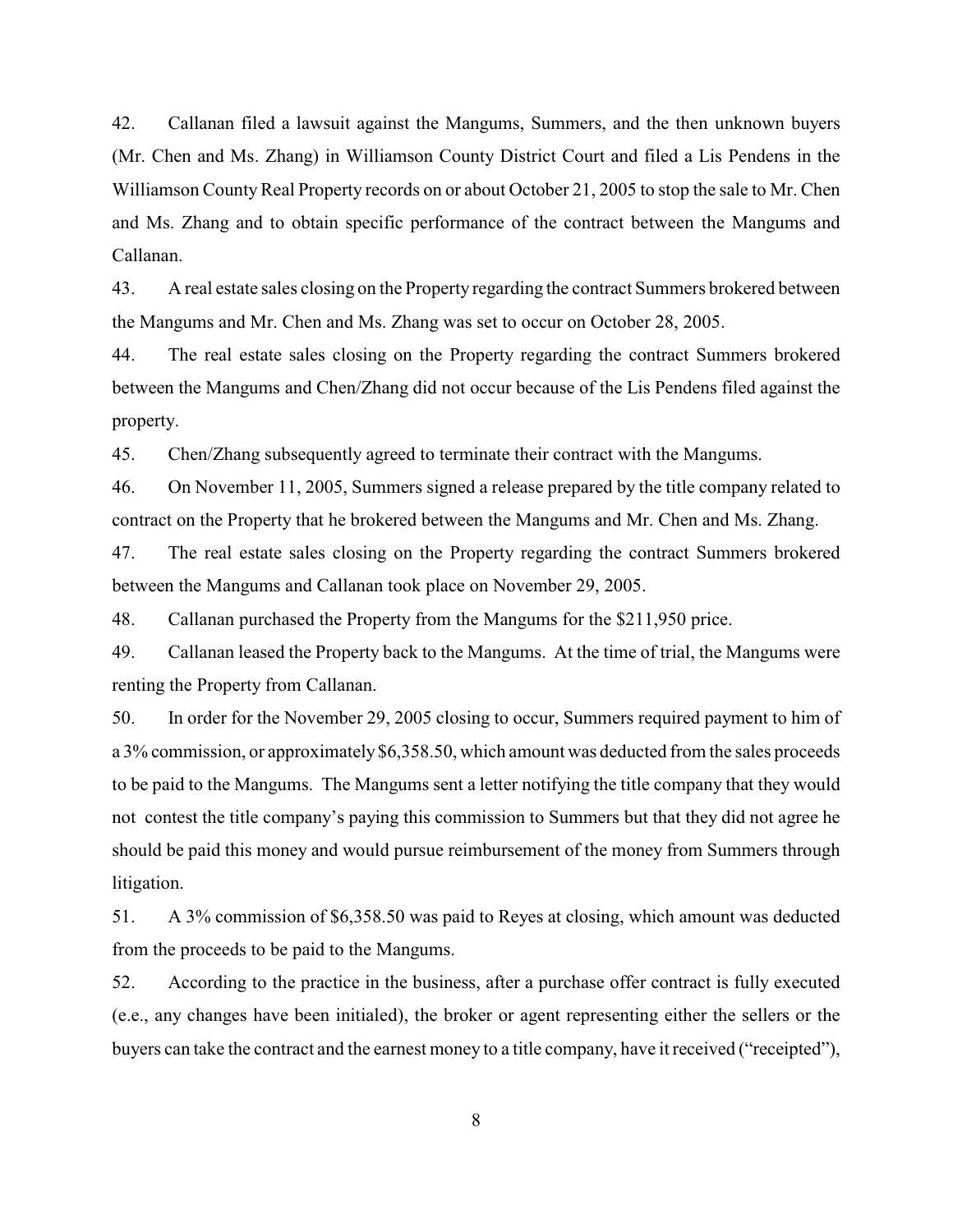and then the parties consider that the contract is formed and enforceable.

53. Callanan had sent by FedEx the earnest money due under the purchase contract for a Friday, September 30, 2005 delivery at Reyes's home. No other evidence was produced of what happened to the earnest money.

54. At about the time the listing agreement was signed, Summers and the Mangums had discussed the Mangums entering a guaranteed buy-out program, in which, if no buyer for the Property was obtained within 60 days of listing it for sale, Summers would buy the Property at a specified price. Summers testified that this program did not fit the Mangums' situation because the Kimball-Hill home would not be completed by the program's deadline. There was no evidence produced that the Mangums were in a guaranteed buy-out program with Summers.

55. The Mangums were in a move-up program, which was part of the listing agreement, in which Summers agreed to waive the listing agent's ½ portion of the 6% commission on the sale of the Property if the Mangums closed on the purchase of a new Kimball-Hill home in which Summers was compensated as the buyer's agent. Under the agreement, Summers would be paid a 3% commission as the selling agent for the Property if no second home was purchased. No second home was purchased, so Summers was due a commission on the sale of the Property.

56. There was no evidence that Mangums did not owe a 3% commission to Summers as the seller's agent.

57. Callanan submitted as her damages the attorney's fees she incurred in obtaining the purchase of the Property and the cost of four trips to Austin. Summers stipulated as to the reasonableness of the attorney's fee incurred by Callanan's attorney, Mr. Watt, through November 22, 2005, which was \$17,679.00 as shown by Exhibit P-42. Summers did not stipulate as to the allowance of the fees.

58. The Mangums testified that their damages were \$3000 they paid in upgrade fees for certain amenities or finishes they wanted in the Kimball-Hill home that they were not able to buy, \$500 paid to an attorney that they incurred in Callanan's suit against them, mental anguish they suffered and which Mrs. Mangum believes sent her to the emergency room due to stress to check the status of her pregnancy (although the baby was fine), and Mr. Mangum took off several weeks of work to handle the situation, including packing their things.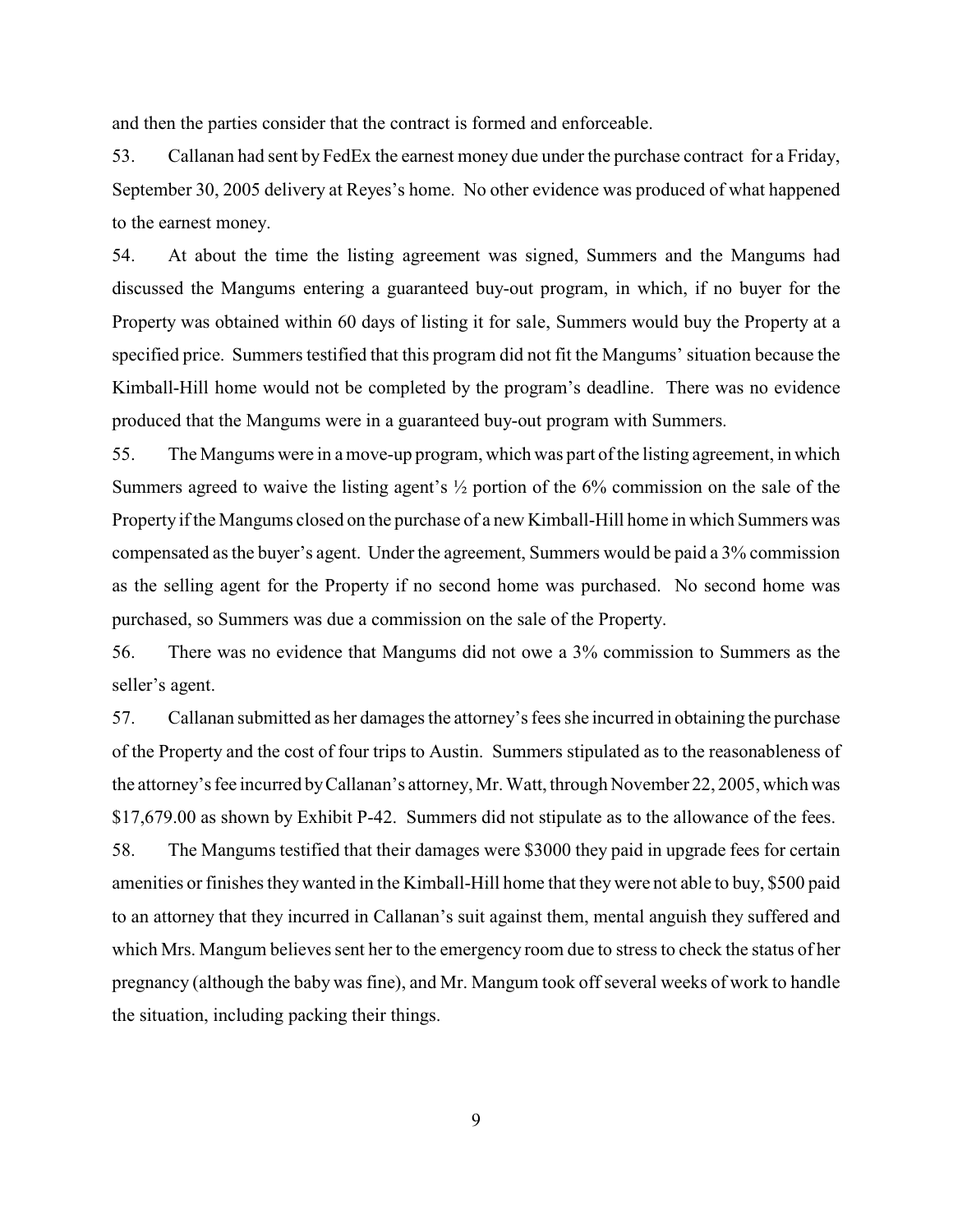59. At all relevant times to this suit, there was no fiduciary relationship between Summers and Callanan.

60. Callanan was not damaged by the payment of the 3% commission to Summers.

61. Callanan was not damaged by Summers's actions.

62. The Mangums weres not damaged by the payment of the 3% commission to Summers.

63. The Mangums were not damaged by Summers's actions.

64. Callanan and the Mangums produced no evidence of grounds on which to deny Summers a discharge.

65. Defendant has waived any claim to a recovery of attorney's fees.

#### **CONCLUSIONS OF LAW**

1. Courts have determined that the party seeking an exception to discharge bears burden of proof as to nondischargeability of the debt. Fields v. Hartford Casualty Insurance Co., 926 F.2d 501 (5th Cir.), cert. denied, 502 U.S. 938 (1991). Here, the Mangums and Callanan bear the burden of proof to present evidence showing the debt Summers owes them should survive bankruptcy. Also, the United States Supreme Court has stated that the plaintiff must prove the exception by a preponderance of the evidence. Grogan v. Garner, 498 U.S. 279, 287 (1991). Thus, the Mangums and Callanan must present an amount of evidence showing that is it more probable than not that the factors of the § 523 subsection they have alleged are met.

Plaintiffs have a stiff burden to meet. A bankruptcy court is prohibited from reading general allegations to find a claim objecting to the dischargeability of a particular debt because "[c]onsistent with the Code's basic purpose of 'reliev[ing] the honest debtor from the weight of oppressive indebtedness and permit[ting] him to start afresh,' . . . exceptions to discharge are to be construed narrowly." Hickman v. State of Texas, 260 F.3d 400, 404 (5th Cir. 2001) (citations omitted). Thus, without satisfactory proof of each element of the cause of action, judgment must be entered for Summers.

2. To be enforceable, a contract for the sale of real property must comply with the statute of frauds, which means it must be "in writing and signed by the party to be charged, must be complete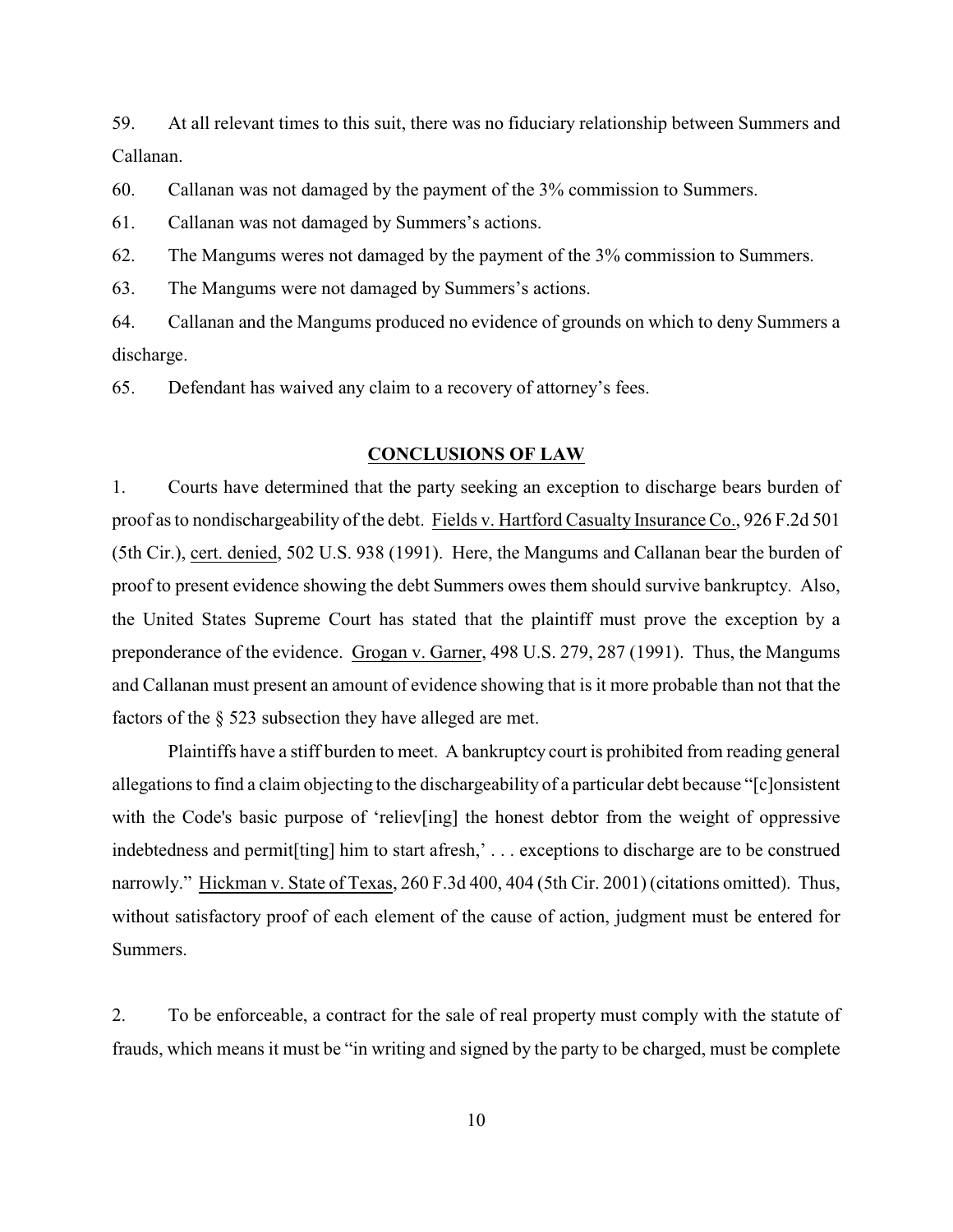within itself in every material detail, and must contain all the essential elements of the agreement, so that the contract can be ascertained from the writing without resorting to oral testimony." *Lewis v. Adams,* 979 S.W.2d 831, 834 -835 (Tex. App.-Houston [14 Dist.]1998, no pet.) (citing *Cohen v. McCutchin*, 565 S.W.2d 230, 232 (Tex.1978) and Tex. Bus. & Com. Code Ann. § 26.01)). "A valid and enforceable contract is formed by an offer, an acceptance, a meeting of the minds, and an expression of the terms with sufficient certainty so that there is no doubt regarding the parties' intentions." *Muzquiz v. Vasquez,* No. 04-06-00588-CV, 2007 WL 2479659, at \*2 (Tex. App.-San Antonio Sept. 5, 2007, no pet.) (quoting *MG Bldg. Material, Ltd. v. Moses Lopez Custom Homes, Inc*., 179 S.W.3d 51, 61 (Tex. App.-San Antonio 2005, pet. denied)). Additionally, "[c]ontracts require mutual assent to be enforceable. Evidence of mutual assent in written contracts generally consists of signatures of the parties and delivery with the intent to bind." *Baylor University v. Sonnichsen,* 221 S.W.3d 632, 635 (Tex. 2007) (citing *T.O. Stanley Boot Co. v. Bank of El Paso*, 847 S.W.2d 218, 221 (Tex.1992) and *Angelou v. African Overseas Union*, 33 S.W.3d 269, 278 (Tex. App.-Houston [14th Dist.] 2000, no pet.)) Without mutual assent, there was no binding written contract. **Id.** "It is elementary that an acceptance must not change or qualify the terms of an offer; if it does, there is no meeting of the minds between the parties because the modification then becomes a counteroffer."*Lewis v. Adams*, 979 S.W.2d 831, 834 (Tex. App.-Houston [14 Dist.]1998, no pet.) (citing *United Concrete Pipe Corp. v. Spin-Line Co.*, 430 S.W.2d 360, 364 (Tex.1968)). "The modification made, however, must be material in order to qualify as a rejection of the original offer and to constitute a counteroffer." *Id.* (citing *Gilbert v. Pettiette*, 838 S.W.2d 890, 893 (Tex. App.-Houston [1 st Dist.] 1992, no writ); *MTrust Corp. N.A. v. LJH Corp*., 837 S.W.2d 250, 254 (Tex. App.-Ft. Worth 1992, writ denied)). Additionally,

[A]n offer to sell real estate, even though it be evidenced by a written contract duly signed by the seller and delivered into the possession of the purchaser, may be withdrawn by the seller so as to prevent the proposed contract from becoming effective, provided the purchaser is properly notified of such withdrawal before he has signed the contract and properly communicated his acceptance thereof to the seller.

*Antwine v. Reed,* 194 S.W.2d 614, 617 (Tex. Civ. App.1946), *rev'd on other grounds*, 145 Tex. 521, 199 S.W.2d 482 (Tex. 1947).

In *Antwine*, the appellate court determined that the buyer, Reed, had an enforceable purchase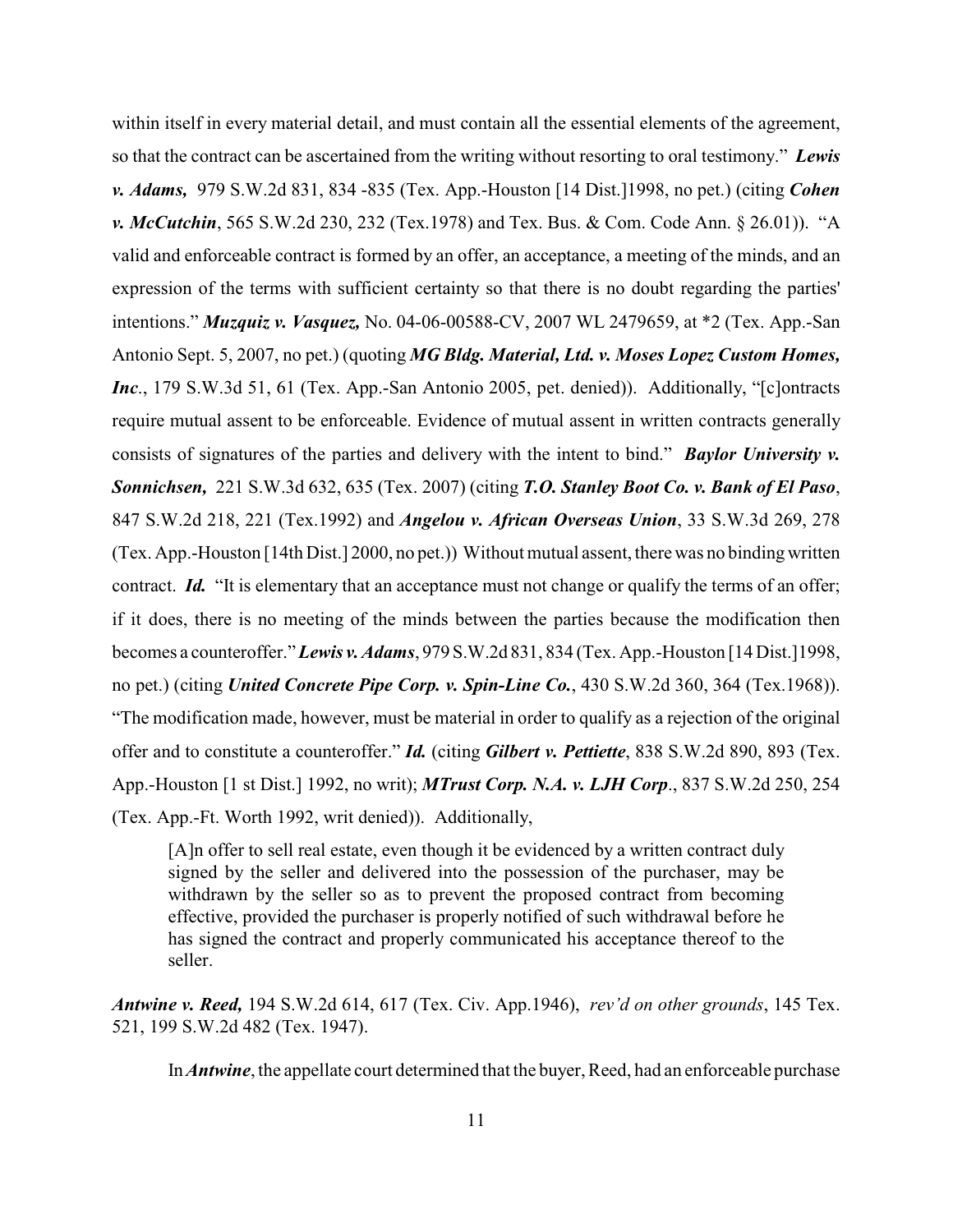contract when he went to the office of the selling bank's agent with the intent of delivering a signed copy of the contract and the required earnest money but was unable to do so because the agent was out due to illness, and his act occurred prior to the agent's informing Reed of the bank's withdrawal of its offer to sell the land. *Antwine v. Reed*, 194 S.W.2d at 617. The Texas Supreme Court found differently, holding there was no contract to sell the land between the parties. *Antwine v. Reed*, 145 Tex. 521, 527, 199 S.W.2d 482, 486 (Tex. 1947). Although there was sufficient evidence to support the prior courts' finding that Reed had signed the contract before learning of the bank's revocation ofthe offer for sale, Reed had not tendered the earnest money prior to learning this information; thus, Reed had not accepted all of the proposed contract's terms prior to learning of the withdrawal. *Id.* at 526, 199 S.W.2d at 485. "The mere signing of the contract without a deposit of the earnest money was not an acceptance of the written proposal of the bank." *Id.*

In May 2005, the Mangums offered the Noe Lane house for sale at \$214,950. On Thursday, September 29, 2005, through Reyes, the Callanans submitted a residential contract to Summers for the Mangums, offering to pay \$200,000. The Mangums verbally rejected this offer. Then, through conversations with their agents, each side learned that the other would accept and pay \$211,950 for the home. The next day, the Mangums took the residential contract submitted by the Callanans and which contained the Callanans' \$200,000 purchase price, marked out the \$200,000 sales price and wrote in \$211,950, and both Christy and Jeff Mangum initialed that new price. This act constituted a counter-offer to the Callanans' original offer. Summers sent this counter-offer to Reyes for the Callanans. The Callanans needed to initial the change and return the fully executed contract to the Mangums to form a contract. However, before the Callanans sent the contract back to Summers, Summers faxed to Reyes the withdrawal of the Mangums' counter-offer. Alternatively, according to local practice, Reyes could have taken the fully executed contract and the earnest money (which earnest money Callanan testified she had sent to Reyes) to a title company, and had this occurred prior to the withdrawal of the counter-offer, this would have created a contract.

Because Summers sent the withdrawal prior to the return of the fully executed contract, there was no contract with Callanan. The Mangums were free to consider either the Chen/Zhang offer or the Callanan offer.<sup>3</sup> They chose the Chen/Zhang offer. Callanan's lawsuit in Williamson County

 $3$  The Callanans did not change any terms, thus, their offer was \$211,950.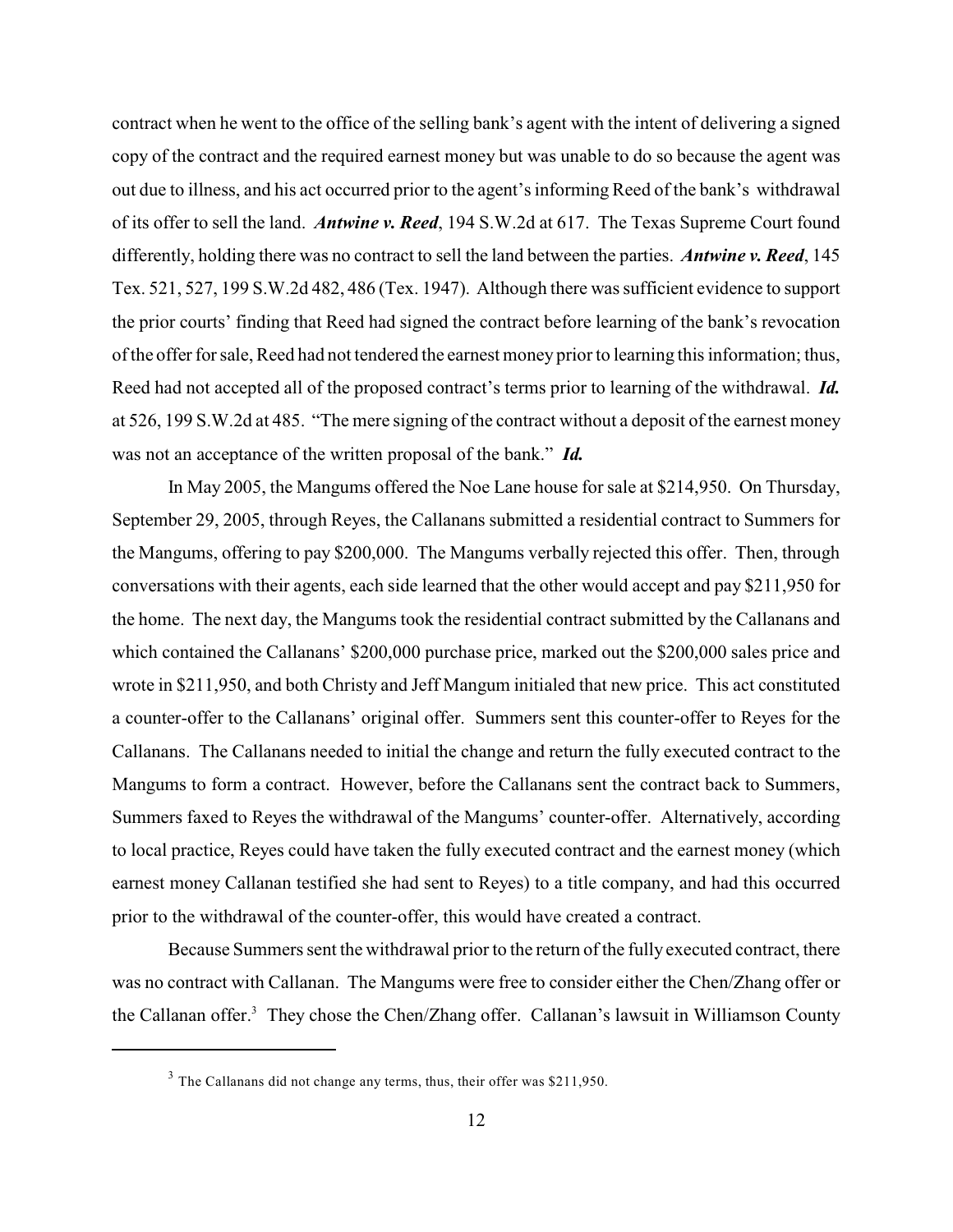stopped the sale of the house to Mr. Chen and Ms. Zhang. Mr. Chen and Ms. Zhang later agreed to terminate their contract with the Mangums. Callanan's Williamson County lawsuit delayed the sale of the Property which also delayed the Mangums' receipt of sales proceeds needed to purchase the Kimball-Hill home.

As damages, Callanan seeks the attorney's fees she incurred in obtaining the purchase of the Property through the closing date in November 2005, an amount the parties have stipulated to as reasonable but Summers did not stipulate as to their allowance, the unknown dollar cost of four trips to Austin, and punitive damages. The Mangums seek as damages \$3,000 they lost on fees paid on the Kimball-Hill home, \$500 paid to an attorney as defendants in Callanan's suit, mental anguish, and punitive damages. However, Summers is not liable for any of these damages because all of the damages flow from Callanan's decision to sue to enforce her "contract" for the Property.

3. Plaintiffs first asserted a § 523(a)(2)(A) cause of action in Plaintiffs' Amended Complaint; however, this Amended Complaint was stricken from the record of this suit because Plaintiffs did not obtain leave of court prior to filing this pleading. In closing argument, Plaintiffs' attorney argued that they had asserted this cause of action throughout their other pleadings, including their Pretrial Order, by asserting state law causes of action on which the  $\S$  523(a)(2)(A) claim was based, and through the testimony presented at trial. Presumably, although Plaintiffs' attorney cited no rule, he made this request to try the  $\S$  523(a)(2)(A) issue by consent under Federal Rule of Civil Procedure 15(b), incorporated entirely into Bankruptcy Rule 7015. Although Plaintiffs' attorney could have more clearly made this request to have tried this  $\S$  523(a)(2)(A) issue by consent, it was sufficiently stated to place Summers's attorneys on notice, and they did not contest this request. Additionally, Rule 15(b) allows for amendment when an issue is tried by the parties' express or implied consent. As such, the Court will consider this claim.

Under 11 U.S.C.  $\S$  523(a)(2)(A), a debt shall not be dischargeable in bankruptcy "to the extent" it is "for money ... obtained by ... false pretenses, a false representation, or actual fraud." *Archer v. Warner*, 538 U.S. 314, 316, 123 S. Ct. 1462, 1465 (2003); 11 U.S.C. § 523(a)(2)(A). "The Fifth Circuit has distinguished the elements of "false pretenses and false representations" on the one hand, and "actual fraud" on the other." *In re James Davis (Anthony Wallace v. James P.*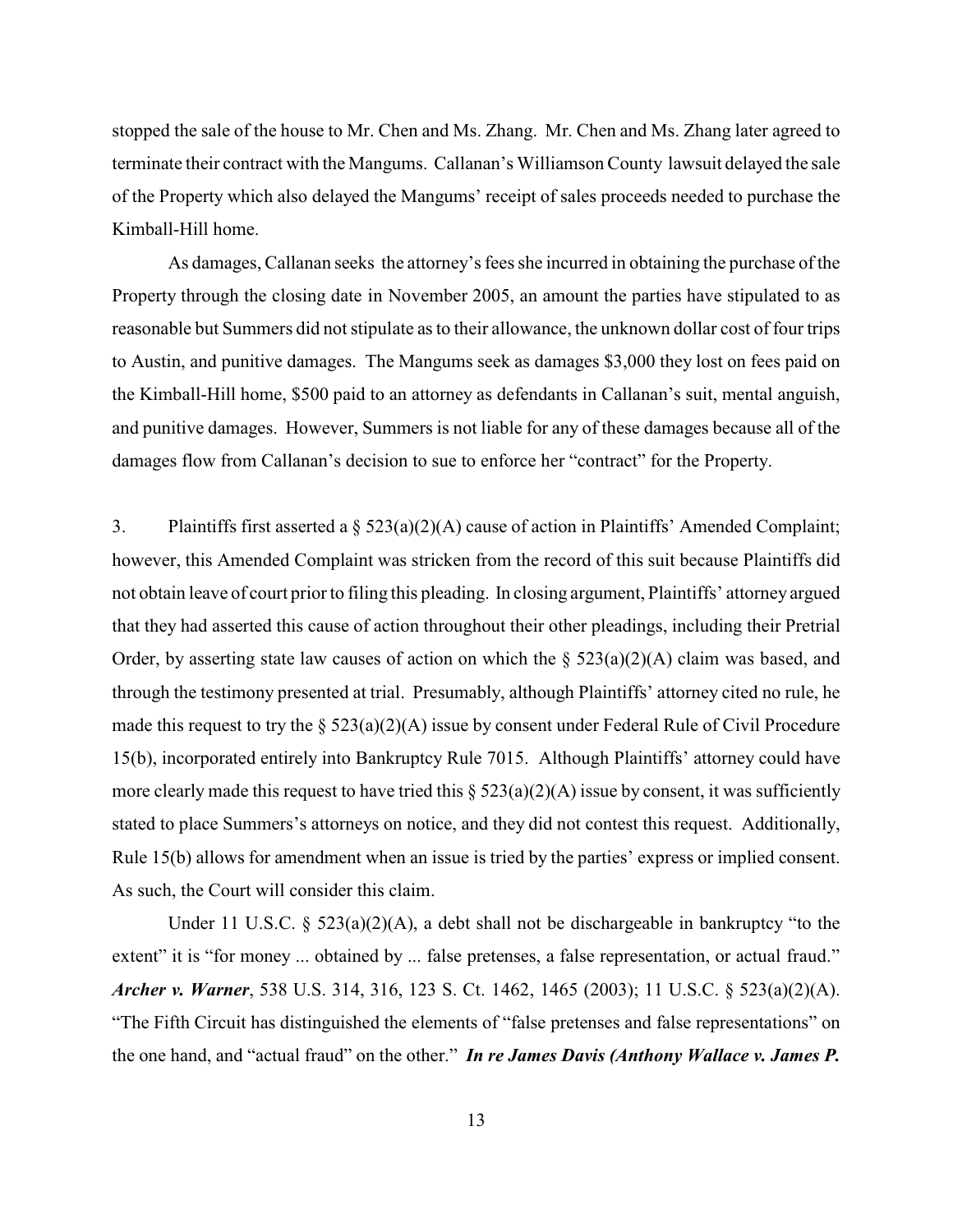*Davis)*, 377 B.R. 827, 834 (Bankr. E.D. Tex. 2007) (citing *RecoverEdge L.P. v. Pentecost*, 44 F.3d 1284, 1292 (5th Cir.1995)).

The *Davis* court stated:

To prove that a debt is non-dischargeable as having been obtained by false pretense or representation, a creditor must establish (i) the existence of a knowing and fraudulent falsehood, (ii) describing past or current facts, and (iii) that was relied upon by the creditor. *See Allison v. Roberts (In re Allison)*, 960 F.2d 481, 483 (5th Cir.1992); *RecoverEdge L.P.*, 44 F.3d at 1292-93. " 'False pretenses' and 'false representations' both involve intentional conduct intended to create and foster a false impression." *Still v. Patten (In re Patten)*, 225 B.R. 211, 215 (Bankr.D.Or.1998) (citation omitted). "The distinction is that a false representation involves an express statement, while a claim of false pretenses may be premised on misleading conduct without an explicit statement." Id. (citations omitted). . . .

Actual fraud requires the additional proof of the debtor's intent to deceive and a loss by the creditor which is proximately caused by the fraud. *RecoverEdge L.P.*, 44 F.3d at 1293.

*Id.*

The words "false pretenses, a false representation, or actual fraud" in  $\S$  523(a)(2)(A) refer to common-law torts, while the words in  $\S$  523(a)(2)(B) related a cause of action based upon false statements in writing do not. *Field v. Mans*, 516 U.S. 59, 69, 116 S. Ct. 437, 443 (1995). A plaintiff suing under  $\S 523(a)(2)(A)$  need not show reasonable reliance on the false statements, but must show justifiable reliance thereon, such that the reliance must be justified given the particular circumstances. *Id.* at 74-75, 116 S. Ct. at 446.

Assuming that Plaintiffs incurred damages for which Summers would be liable, Plaintiffs must prove by a preponderance of the evidence that their damages fall within an exception to discharge such that Summers remains personally liable for the damages despite his bankruptcy filing. They must prove that the damage amounts owed them are nondischargeable because Summers received money [his commission], property, services, . . . by reason of false pretenses, a false representation or actual fraud committed on the Mangums or Callanan. However, no evidence was introduced to show Summers was not entitled to a commission on the sale of the Property. No evidence was admitted to show the Mangums paid any more money in commissions on the sale of the Property because they owed a commission to the seller's agent and to the buyer's agent, whether that buyer's agent was Reyes or Summers. There was no evidence that the Chen/Zhang contract was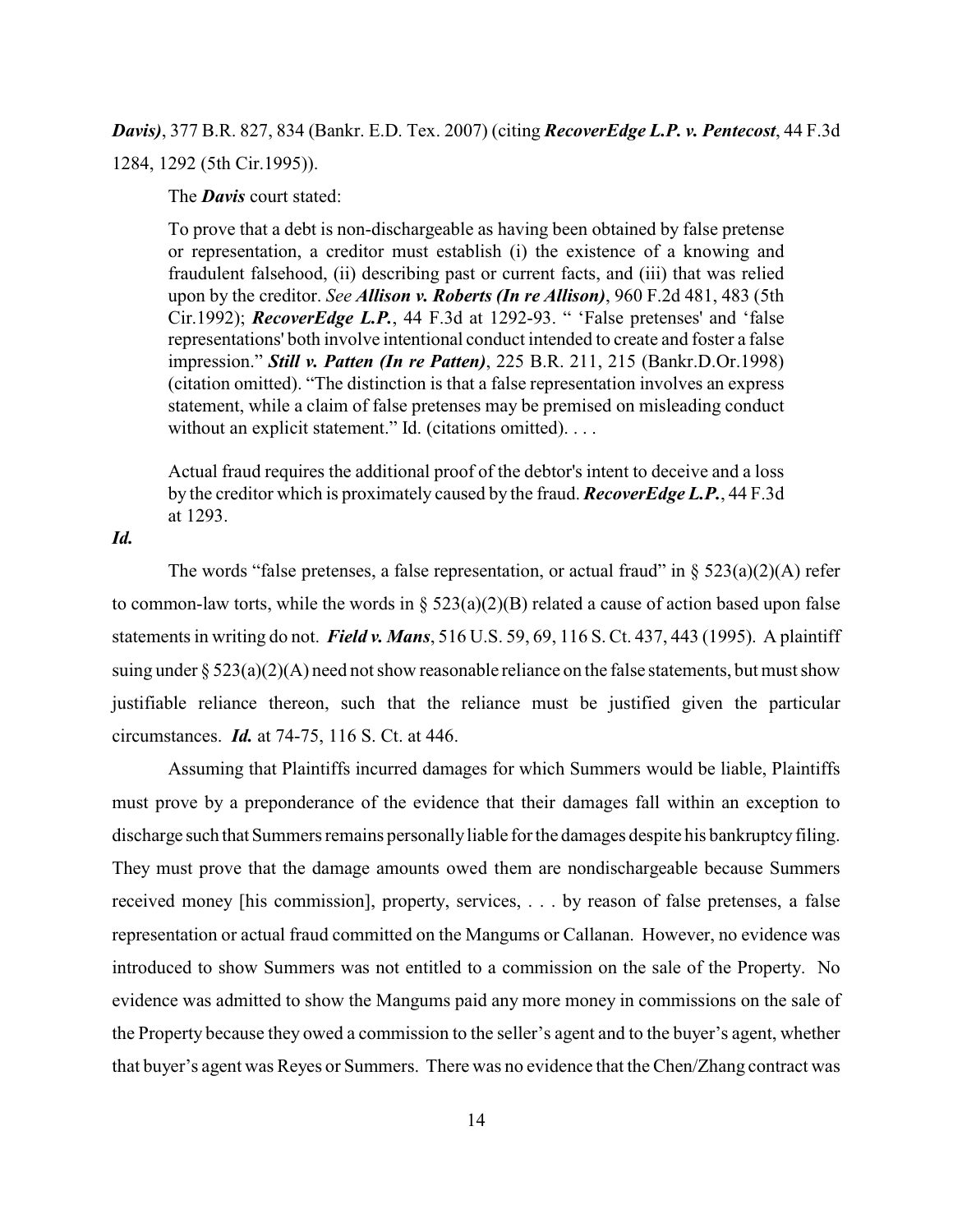not a good contract or that Mr. Chen and Ms. Zhang were not stronger buyers than the Callanans. There was no proof Summers made any false representations or committed fraud regarding any of the potential buyers or their proposed purchase contracts. There was evidence that Summers failed to inform the Mangums that he was the buyer's agent for the Chen/Zhang offer, however, this is insufficient evidence on which to grant a claim under  $\S 523(a)(2)(A)$ . Even if Summers was liable for damages, Plaintiffs failed to submit a preponderance of the evidence proving an exception to discharge under  $\S 523(a)(2)(A)$  such that he would remain personally liable for these damages after bankruptcy.

4. Plaintiffs made a  $\S$  523(a)(4) in their original Complaint. An action under  $\S$  523(a)(4) requires a debt to have been incurred "for fraud or defalcation while acting in a fiduciary capacity, embezzlement, or larceny." 11 U.S.C. § 523(a)(4). The concept of fiduciary under § 523(a)(4) is narrower than it is under the general common law:

[C]ase authority recognizes that the traditional definition of "fiduciary" is not applicable in defining "fiduciary capacity" under section 523(a)(4). The general meaning of a fiduciary-a relationship involving confidence, trust and good faith-is far too broad for the purposes of section  $523(a)(4)$ ... The Supreme Court favors a narrow construction of the term "fiduciary capacity" and defines the term as meaning arising from an express or technical trust.

*In re Davis*, 377 B.R. 836-36 (citing *In re Twitchell*, 91 B.R. 961, 964-65 (D. Utah.1988)); see *Angelle v. Reed (In re Angelle)*, 610 F.2d 1335, 1341 (5th Cir.1980) (in determining whether a trust exists under § 523(a)(4), state law must impose trust-like obligations, and the trust must arise prior to and without reference to the act creating the debt).

One of the claims at issue in *In re Davis* was a  $\S 523(a)(4)$  claim brought by Wallace, a home owner, against Davis, who was Wallace's real estate agent (and who also was the debtor) for the sale of Wallace's home. The *Davis* court noted that "the mere fact that state law places Mr. Davis and Mr. Wallace in relationship that may have some of the characteristics of a fiduciary relationship does not mean that the relationship is a fiduciary relationship under  $\S$  523(a)(4), which requires the existence of express or technical trust." *Davis*, 377 B.R. at 835. Finding that Wallace had not established by a preponderance of the evidence that his claims against Mr. Davis were nondischargeable under § 523(a)(4) of the Bankruptcy Code, the Davis court denied the claim. *Id.* at 835-36. That statement applies here.